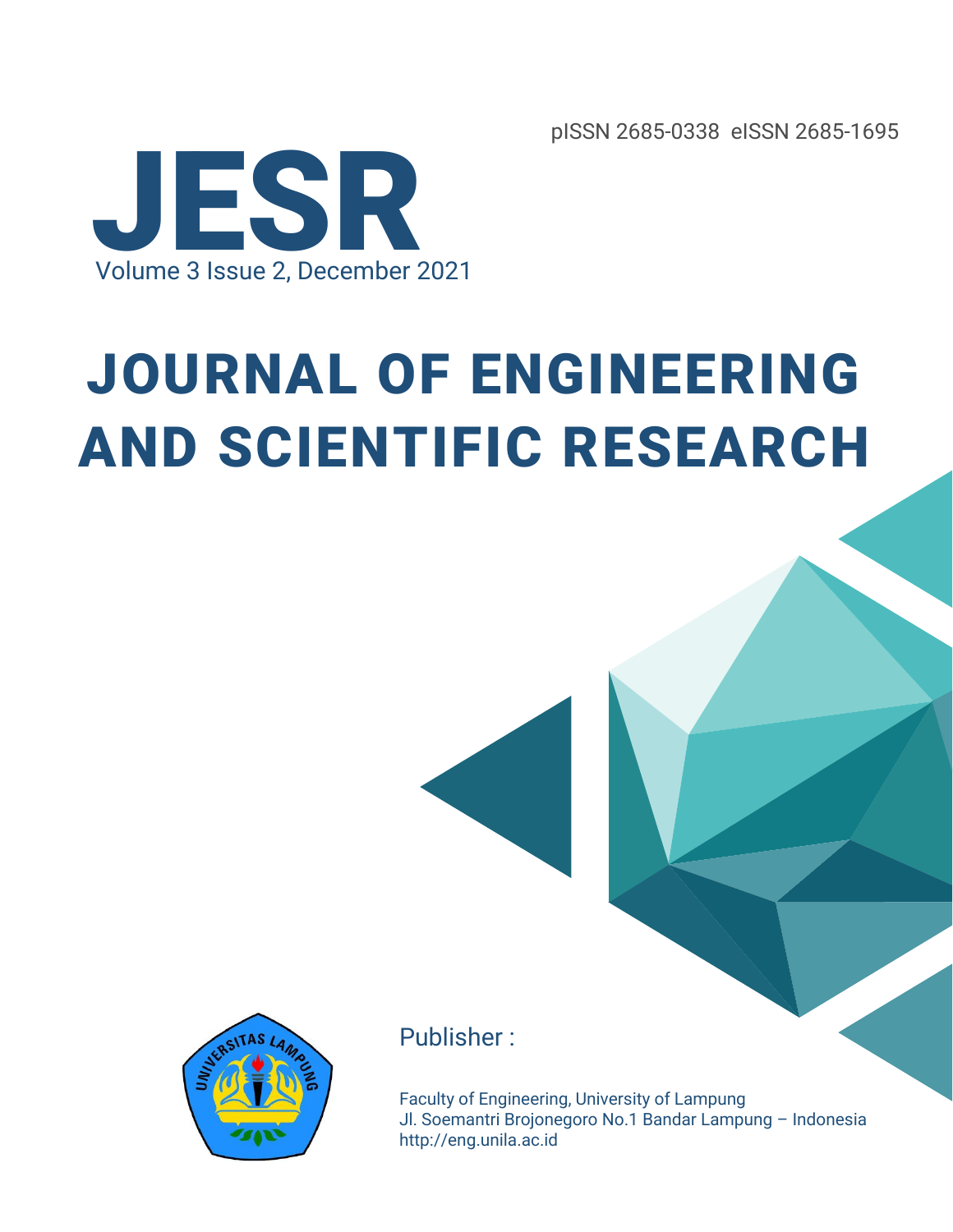

#### JOURNAL OF ENGINEERING AND SCIENTIFIC RESEARCH ( J E S R )

#### pISSN: 2685-0338; eISSN: 2685-1695

http://jesr.eng.unila.ac.id

**Publisher :**

Faculty of Engineering, University of Lampung Jl. Soemantri Brojonegoro No.1 Bandar Lampung – Indonesia http://eng.unila.ac.id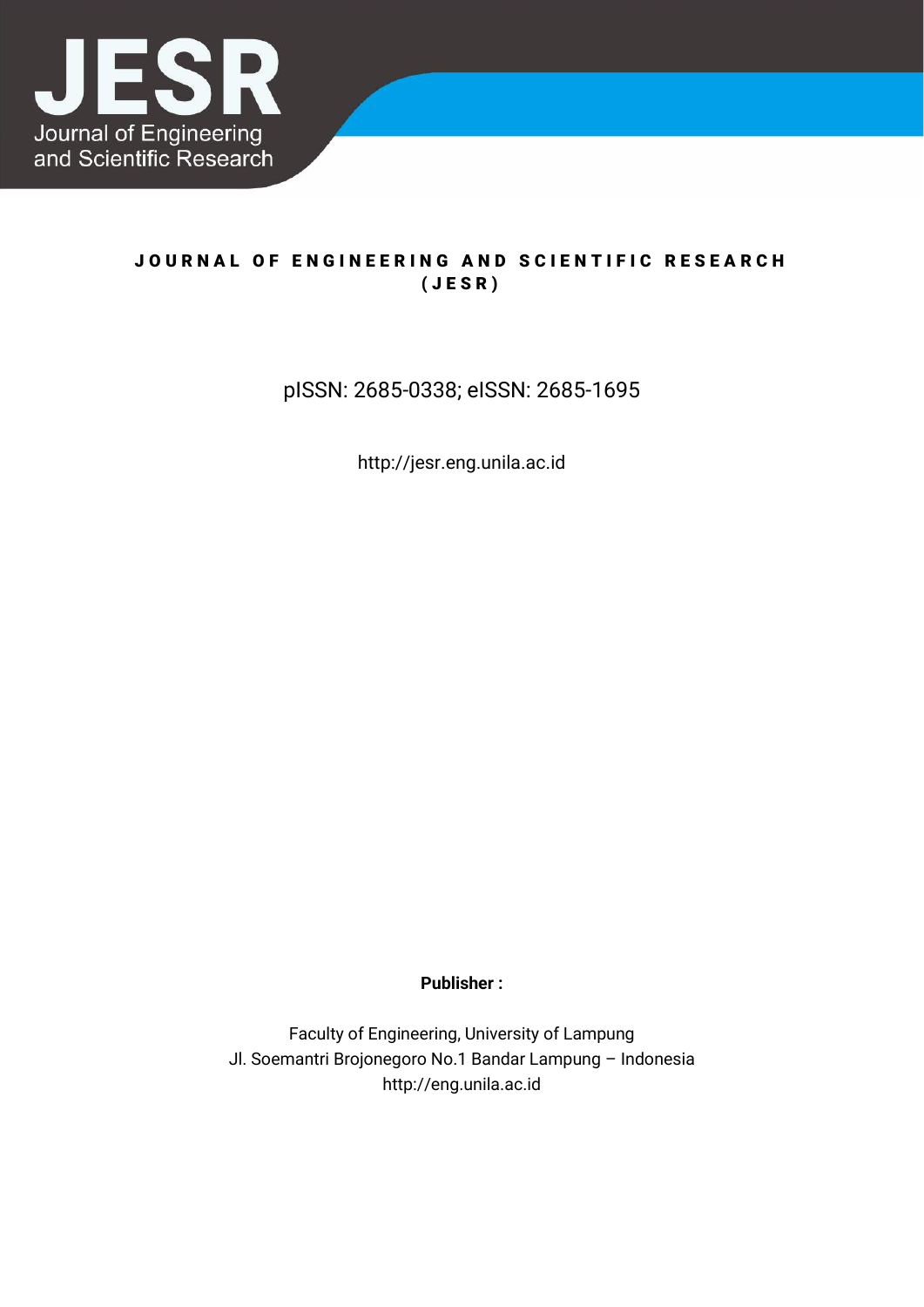

## **E D I T O R I A L T E A M**

#### Chief Editor

Dr. Shirley Savetlana, [Scopus Author ID: 57195418122] Universitas Lampung, Indonesia

#### Managing Editorial

Dr. Misfa Susanto, [Scopus Author ID: 55820056300] Universitas Lampung, Indonesia

#### Editorial Board

Dr. Uceu Fuad Hasan R. Suhuddin, [Scopus Author ID: 34977716900] Helmholtz-Zentrum Geesthacht, Germany Dr. Basem A.J.A. Abu Izneid, [Scopus Author ID: 55444125900] University of Business and Technology, Saudi Arabia

Dr. Qais Ali Al-Nuzaili, [Scopus Author ID: 35232401400] Al-Nasser University, Yemen

Dr. Taha Abd El Rahman, [Scopus Author ID: 55480844200] Université de Sherbrooke, Canada

Irza Sukmana, Ph.D., [SCOPUS ID: 35757952700] Universitas Lampung, Indonesia

Dr. Tshiamo Sigwele, [SCOPUS ID: 56512356800] Botswana International University of Science and Technology, Botswana

Dr. Lilis Hermida, [Scopus Author ID: 36607996000] Universitas Lampung, Indonesia Gigih Forda Nama, [Scopus Author ID: 57189242992] Universitas Lampung, Indonesia

#### IT Support

A. Y. Eka Risano, [Scopus Author ID: 57193120416] Universitas Lampung, lndonesia

Hery Dian Septama, [Scopus Author ID: 56695336500] Universitas Lampung, Indonesia

Afri Yudamson, [Scopus Author ID: 56596848500] Universitas Lampung, Indonesia

Zulmiftah Huda, [Sinta Author ID: 6146600] Universitas Lampung, Indonesia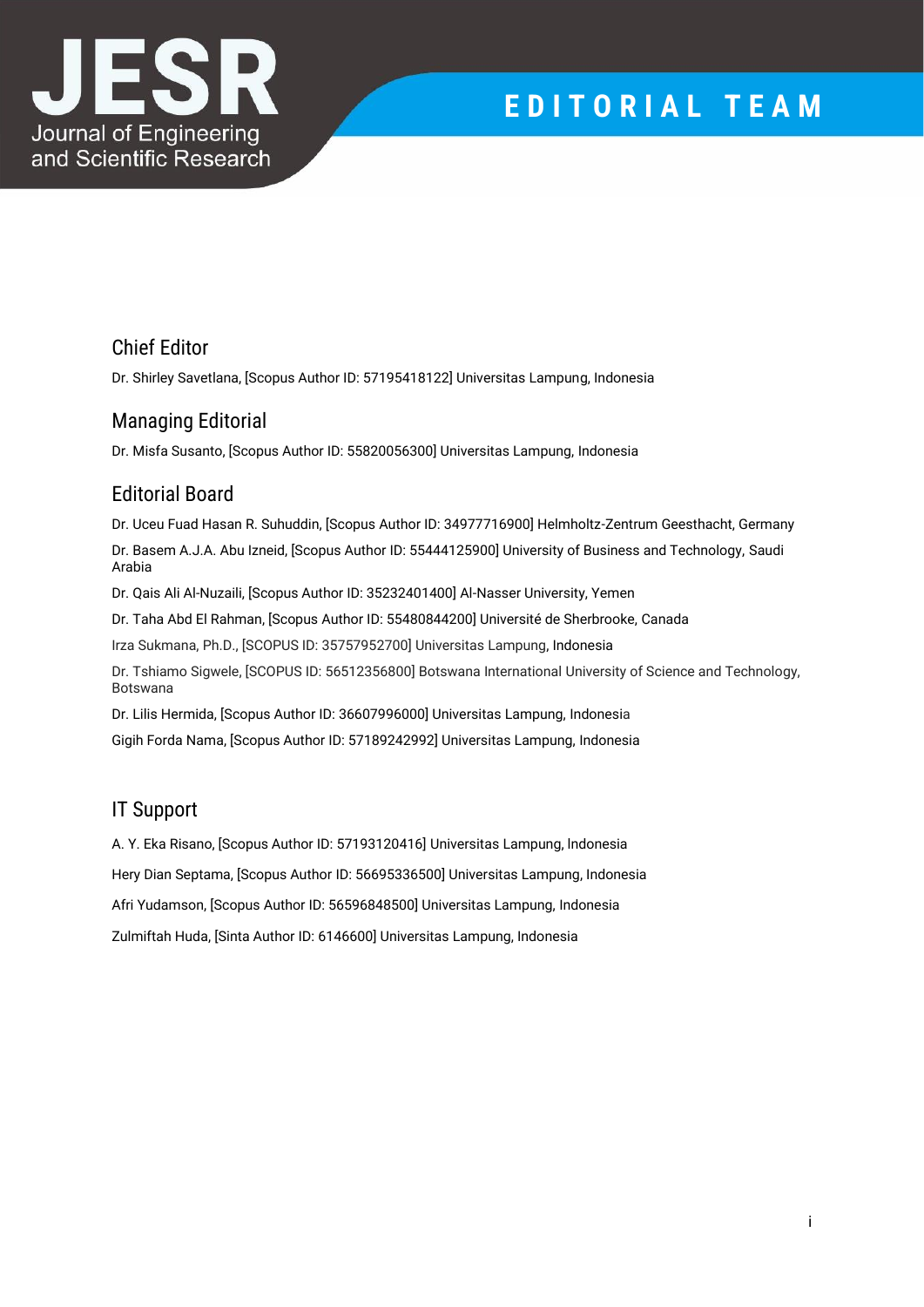

## **T A B L E O F C O N T E N T S**

| Design and development an ergonomic transfer lifter assistor from wheelchair to bed<br>Chicha Bagu, Hatimi Mudi, Fethma M Nor<br>DOI: https://doi.org/10.23960/jesr.v3i2.90                                                                                                   |
|-------------------------------------------------------------------------------------------------------------------------------------------------------------------------------------------------------------------------------------------------------------------------------|
| The ratio of Indonesia BMKG agency and TRMM satellite Rainfall Data in West Java Province<br>Rian Alfian, Ahmad Zakaria, Endro P Wahono, D I Kusumastuti, Ahmad Herison<br>DOI: https://doi.org/10.23960/jesr.v3i2.82                                                         |
| Effect of Added Pectin and Microcrystalline Cellulose (MCC) on Capsule Shell Quality  61<br>Nuke Agustin, Lia Lismeri, Edwin Azwar<br>DOI: https://doi.org/10.23960/jesr.v3i2.64                                                                                              |
| Assessment of Information Technology Governance Implementation Based on COBIT Framework 5<br>Focus on DSS 02 Subdomain (Deliver, Service, And Support) (Case Study of Bank XXX Branch X)  65<br>Nadya Merdeka, Gigih Forda Nama<br>DOI: https://doi.org/10.23960/jesr.v3i2.91 |
| The Development of Multi-Path Adversary Analysis Tool for Vulnerability Assessment of Physical<br>D Andiwijayakusuma, A Mardhi, T Setiadipura, A Purgon, Z Suud<br>DOI: https://doi.org/10.23960/jesr.v3i2.92                                                                 |
| Simulation Of Irrigation Area by Using Dependable Flow Basic Year and Basic Month 80<br>Juppy Damay Lantika, A Zakaria, D I Kusumastuti<br>DOI: https://doi.org/10.23960/jesr.v3i2.83                                                                                         |
| Analysis Of Banana Plant Disease Characterization Using Thermal Camera with Thresholding<br>Elka Pranita, Helmy Fitriawan, F X Arinto<br>DOI: https://doi.org/10.23960/jesr.v3i2.74                                                                                           |